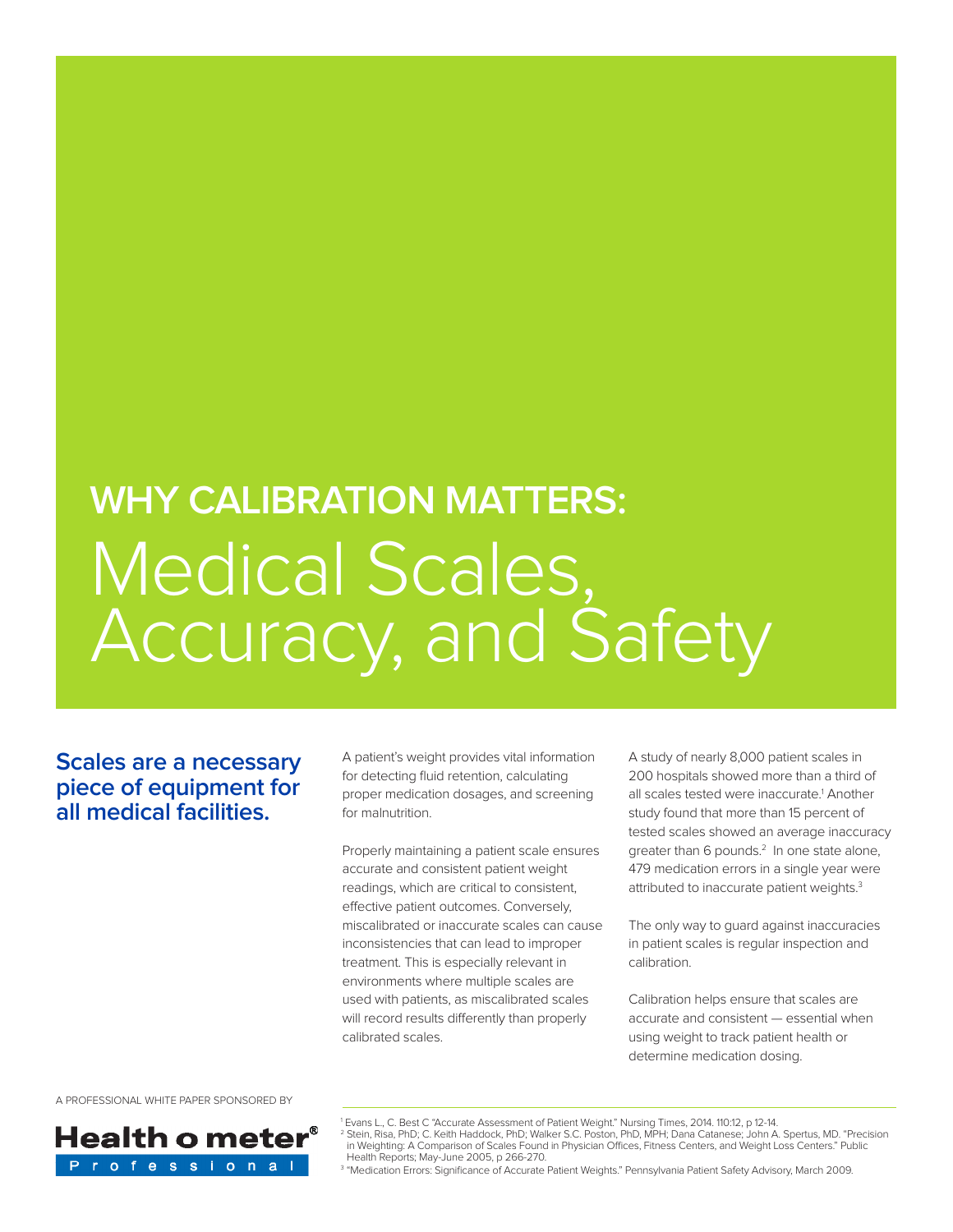#### **How Scale Accuracy Affects Patient Safety**

Inaccurate scales can cause more than frustration. Some medications, particularly for renal disease and some cancers, are dosed by weight. An inaccurate weight can lead to a patient getting too little — or too much medication, resulting in a non-therapeutic or potentially harmful dose.

#### Surveying four years of state health event reports, **the Pennsylvania Patient Safety Authority found 479 instances of medication errors resulting from inaccurate weight**.

Sixty-seven percent resulted in a patient receiving the wrong dose, with more than one percent of cases causing enough harm to merit additional treatment.<sup>4</sup>

Additionally, when scales are not calibrated across an integrated delivery network (IDN) or even a large medical practice, patients visiting frequently can have markedly different weights reported from weighing-toweighing. Inaccuracy may mask weight changes that signal health problems or help determine treatment plans. For example, an American Heart Association Journal study showed that a weight gain of 2 pounds or more is associated with increased risk of heart failure hospitalization in certain patient populations.5

Such errors can lead to potentially dangerous, expensive complications. Establishing and managing a controlled process to ensure your scales are calibrated accurately and consistently can help better manage risk by reducing the potential for weighing errors, which in turn can improve patient outcomes and safety.

# But I only buy professional grade scales. Why would they ever need calibration?

Healthcare providers utilize professional grade scales because of their accuracy and durability. But professional grade scales are still precision measuring instruments and, like many other medical instruments, they require calibration. Professional grade scales use meticulously manufactured mechanical and electronic components to ensure consistent and accurate weighing results. These components are subject to wear caused by both normal usage and abuse. While this wear may be small at first, over time it can lead to significant changes in a scale's accuracy if not checked regularly. Calibration is simply the process of checking to see if any change has occurred and correcting it before the scale's results are impacted.

#### **Is this "normal"?**

Consider a more familiar example the wheel alignment on a new car. We all expect that a new car will have its wheels aligned to factory specifications. We also know that after driving many miles the alignment will need to be checked and, possibly, re-set. This is especially true after new tires are put on, the car is in an accident, or it hits a large pothole. Day-to-day scale use is similar to putting miles on our cars. Additionally, if a scale is forcefully jostled while being moved, is subject to extensive use, or has something dropped on it, the potential for a change increases.

With all the possible things that can affect a scale's accuracy, regular inspection and calibration are vital to ensure reliable readings and consistent, informed treatment decisions.

**Professional grade scales are still precision measuring instruments, and require calibration.**

 $\bullet$   $\bullet$   $\bullet$   $\bullet$   $\bullet$   $\bullet$   $\bullet$ 

<sup>4</sup> "Medication Errors: Significance of Accurate Patient Weights." Pennsylvania Patient Safety Advisory, March 2009.

<sup>&</sup>lt;sup>5</sup> "Patterns of Weight Change Preceding Hospitalization for Heart Failure." American Heart Association, Circulation Journal, 2007. http://circ.ahajournals.org/content/116/14/1549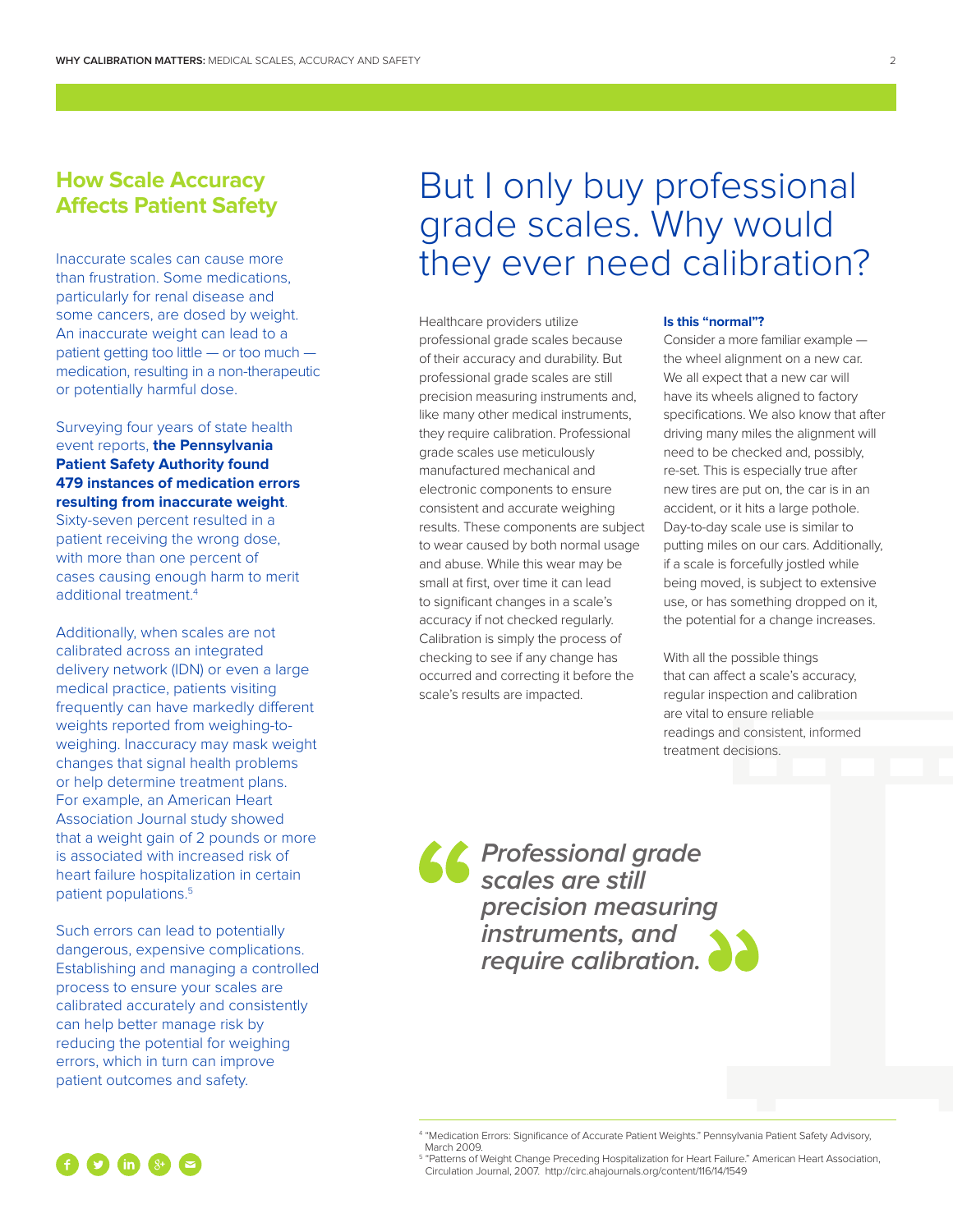

**An investigation of scale precision within a variety of settings found scales that had not been calibrated in the previous year were 150 percent more imprecise than scales calibrated in the last year.** 

## **Factors related to scale precision**

(N=223) based on 250.0 lbs. (113.6 kg) test<sup>6</sup>

| <b>Factor</b>                   | <b>Number</b> | <b>MAWD lbs.</b><br>(kg) | <b>F-value</b><br>p-value |
|---------------------------------|---------------|--------------------------|---------------------------|
| <b>Calibration in past year</b> |               |                          | 12.05, < 0.001            |
| <b>No</b>                       | 139           | $9.15(4.16)^a$           |                           |
| Yes                             | 47            | $6.05(2.75)^{b}$         |                           |
| Don't Know                      | 6             | 5.35(2.43)               |                           |

MAWD = Mean Absolute Weight Difference in pounds and kilograms.

NOTES: The total number of scales for each factor may be less than 223 given missing data or data falling into categories too small to analyze. Significant differences (p<0.05) occurred between superscripts (a and b) within each factor

**Of the scales tested, 72% had not been calibrated in the last year. The inaccuracy of these uncalibrated scales was more than 150% greater than that of the group that had been calibrated during the previous year."**

# How and when should I calibrate my scales?

The FDA and The Joint Commission do not have specific standards or recommendations regarding calibration of medical scales. To ensure scale accuracy, they do require that facilities and providers engage in a regular and appropriate maintenance program that adheres to the manufacturers' specifications and/or other procedural components known to be appropriate to ensure scale accuracy.

The National Institute of Standards and Technology (NIST) is the federal technology agency that works with the industry to develop and apply technology, measurements, and standards. In this capacity, the NIST has a statutory responsibility for cooperation with the states in securing uniformity of weights and measures laws and methods of inspection.7 The NIST, ISO, and ASTM, along with similar agencies around the world, have

developed extensive, scientifically-based standards for calibrating weight scales. In the absence of specific guidelines from the FDA and The Joint Commission, institutions often rely on the standards developed and published by the NIST, ISO, and ASTM.

Many facilities calibrate their scales annually — unless someone requests an earlier calibration after noticing discrepancies or potential errors. The NIST specifies calibration to a minimum of 25 percent of a scale's capacity or 300 pounds — whichever is greater. Hence, using NIST standards, medical scales with capacities between 300 and 1,200 pounds should be calibrated using at least 300 pounds of certified test weight, and scales with capacities of 300 pounds or less should be calibrated at the scale's maximum capacity.<sup>7</sup>

<sup>7</sup> "NIST Handbook 44: Specifications, Tolerances, and Other Technical Requirements for Weighing and Measuring Devices as adopted by the 100th National Conference on Weights and Measures 2015" <sup>7</sup> Ibid



<sup>&</sup>lt;sup>6</sup> "Precision in Weighing: A Comparison of Scales Found in Physician Offices, Fitness Center, and Weight Loss Centers." Public Health Reports, May-June 2005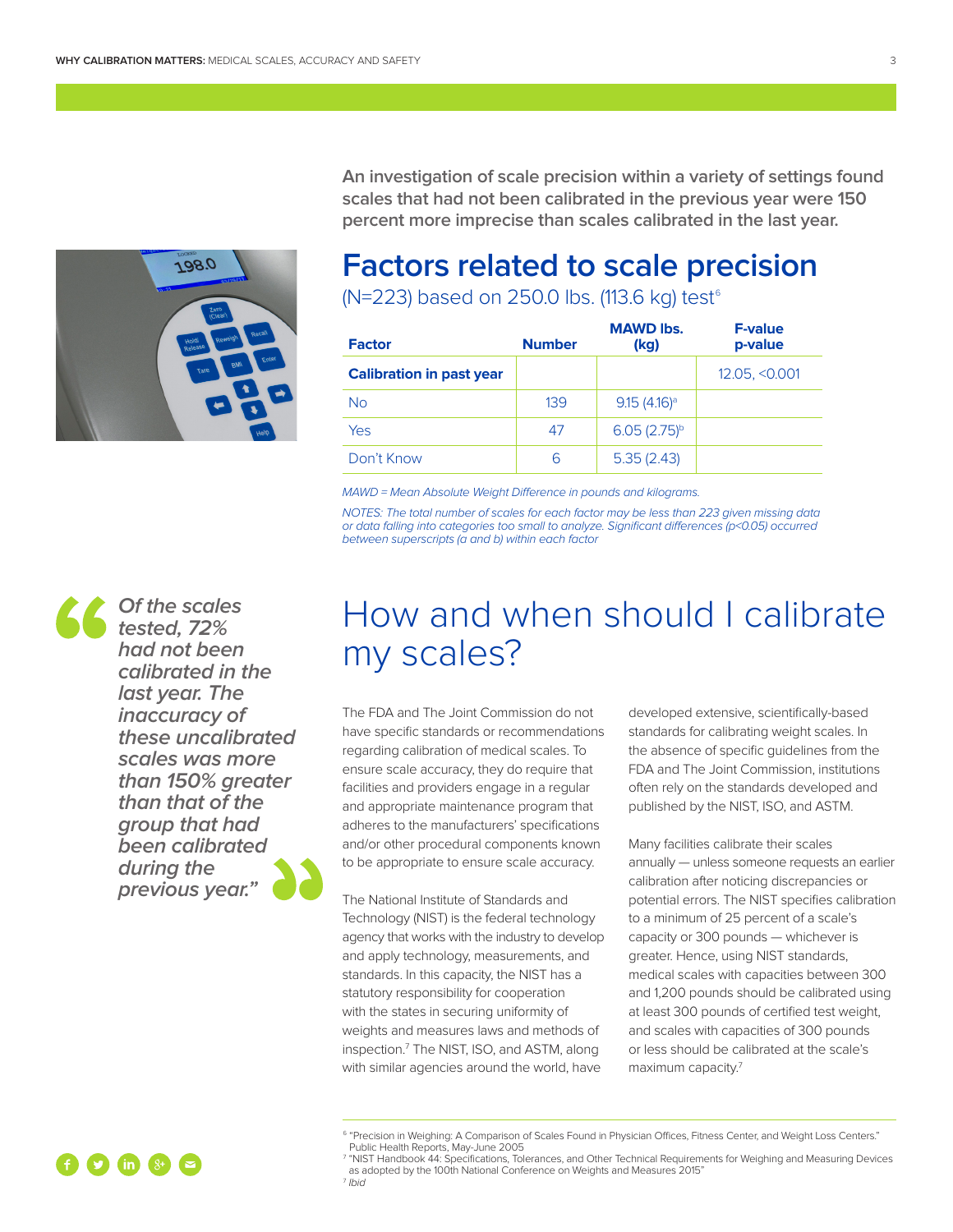#### **Proving Calibration with "Traceable" Certified Weights**

How do you get a weight with a "certified value" to confirm that your scale is accurate?

The National Institute of Standards and Technology (NIST), and labs authorized by the NIST to test to their standards, will certify test weights against master weights maintained by the government.

In order to be "certified," test weights must be "traceable" back to the master weights maintained by the NIST, with no gaps in the chain of certifications. Once a facility or scale service firm has its weights certified, those weights can be used for up to one year to calibrate all the scales within a system.

Hospitals, IDNs, or scale service firms can maintain their own set of weights, which they must send to the NIST or other test lab for annual re-certification.

# What do I need to keep our scales calibrated?

When calibrating a scale, an operator uses a weight of a known value to compare the scale reading to the known weight, then records the result. If necessary, the scale is adjusted to accurately assess and display that known value. Some scales' hardware or firmware will automatically make this adjustment; others may require mechanical adjustment or tuning.

When calibrating a scale, the operator should follow the manufacturer's instructions and any other procedures determined by the institution. For proper calibration, it is important that the weights used have been certified by an independent test lab, have current test certificates showing the weights are within the specifications set for calibration test weights, and are traceable to the master weights maintained by the NIST.

Some hospitals and IDNs manage their scale calibration in-house, with a qualified biomedical engineer

 $\bullet$ 

employed by the facility. While having someone in-house can be convenient, it can also be expensive when considering the employee's other duties or priorities and the costs associated with acquiring, certifying, and maintaining the weights. The logistics can become especially difficult if the hospital or IDN spans multiple buildings, requiring the employee to drive to several locations and transport the heavy certified weights.

Outside contract service companies that specialize in scale calibration can be an efficient and cost-effective alternative to in-house calibration programs. These providers already possess certified test weights in a wide variety of sizes that can be used to calibrate everything from doctor's office scales to truck scales. They are usually well-equipped to transport weights across multiple locations, and, depending on the circumstances, can cost less than in-house programs.

## **Calibrating** Your Scale

#### **In-House Team**

- Ability to React very quickly if scales need calibration
- Can be cost effective in large facilities or centrally located networks
- Hospital personnel must transport weights around hospital or IDN
- Potential for injury or damage
- Must acquire, maintain and regularly certify 300+ pounds of traceable weights

#### **Contracted Scale Services**

- Already have and maintain certified weights
- Have personnel and equipment to calibrate multiple scales
- May be more cost effective for distributed health networks or large practices
- Lose in-house benefit of rapid recalibration

#### $\bigoplus$   $\bigoplus$   $\bigoplus$   $\bigoplus$